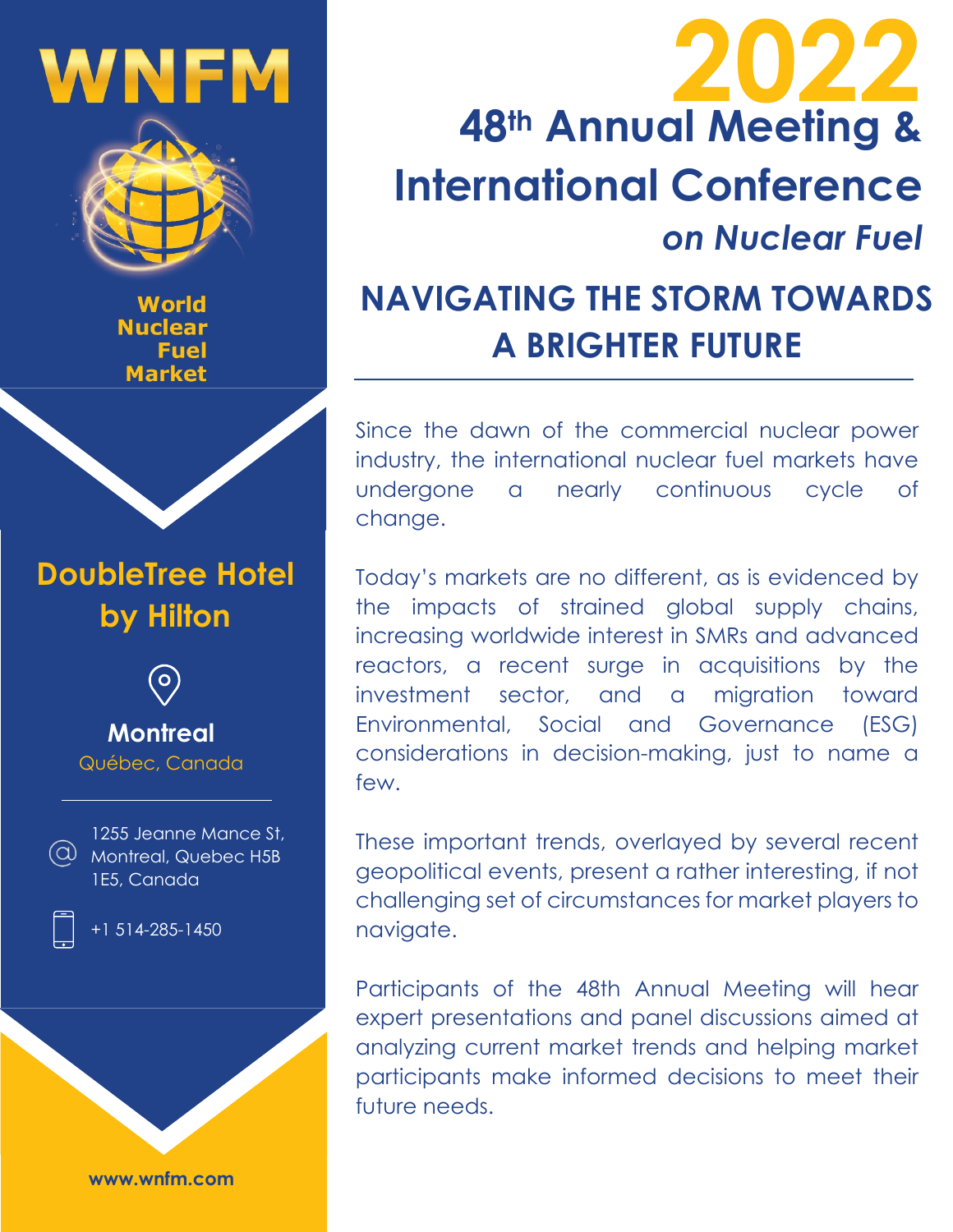

### **48th Annual Meeting & International Conference** *on Nuclear Fuel* **2022**

# A G E N D A **Sunday, June 5th**

9:00 – 1:00 p.m. EST

**Montreal City Tour with VDM Global**

*Gather in Hotel Lobby at 8:30 a.m. for 9:00 a.m. departure*



Discover Montreal with its bi-cultural heritage and cosmopolitan blend of the old and new on this comprehensive overview of our city. Old Montreal's rich architectural and historical legacy, the financial district, Montreal's leading museums, the cultural and performing arts institutions, Montreal's elegant upper-class communities and its universities. More than a few succumb to the city's mixture of European and North American charm that both surprises and enchants.

The tour includes a **guided walk** in Old Montréal (approximately one hour) and a stop at the Mont-Royal for a panoramic view of the city.

7:00 – 8:30 p.m. EST

**Welcome Reception**  DoubleTree by Hilton Montreal Hotel *Inspiration Ballroom & Terrace Dress is Business Casual*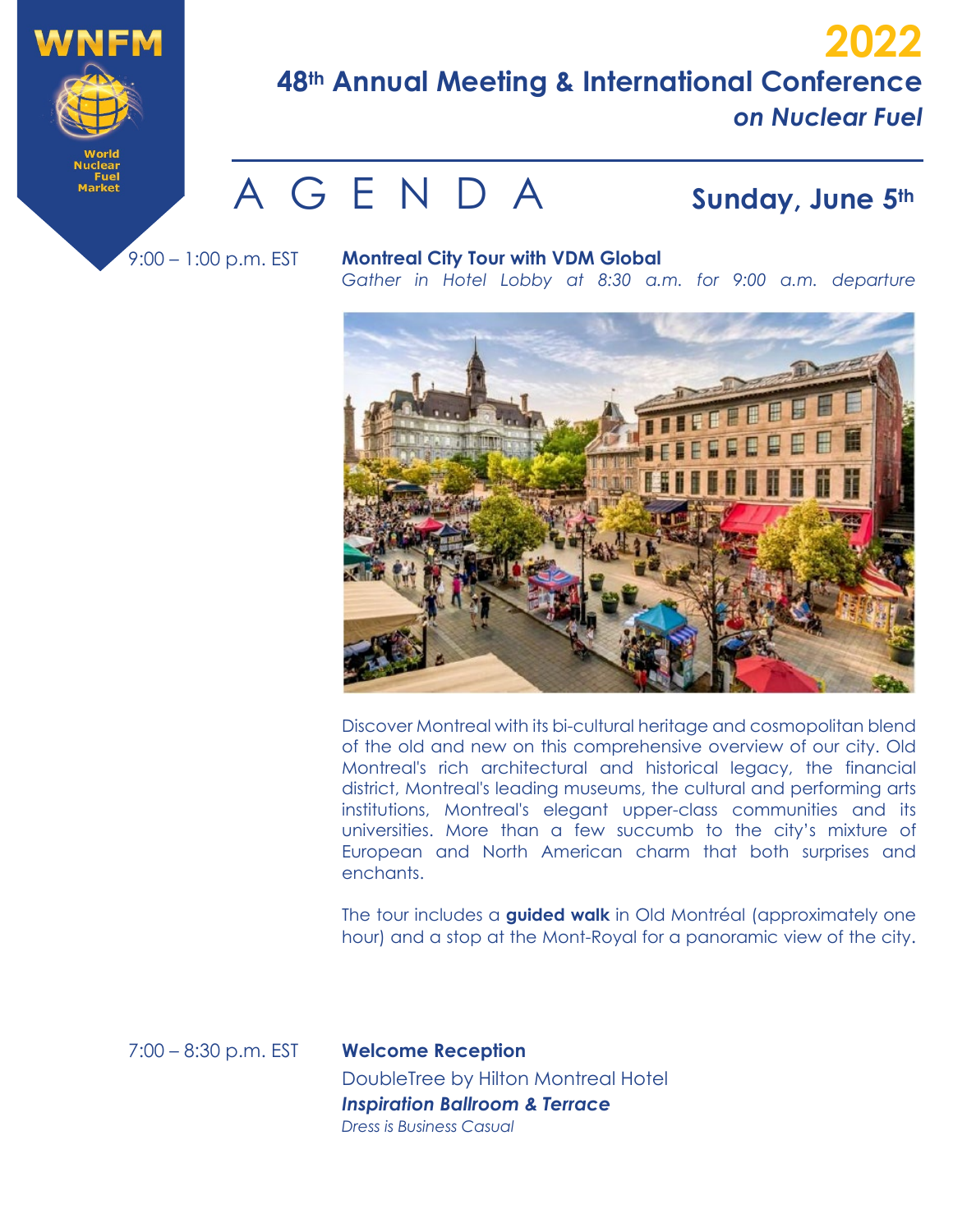

*on Nuclear Fuel*

# A G E N D A **Monday, June 6th**

- 8:30 8:45 a.m. EST **Welcome & Opening Remarks Mr. Malcolm Critchley** *Board of Governors Chairman* | **WNFM**; *President & CEO* | **ConverDyn** • **Board Election Announcements & Voting**
	-
- 8:45 9:05 a.m. EST **Keynote Speaker: Mr. Tim Gitzel,** *CEO*|**Cameco**

9:05 – 9:15 a.m. EST **Session I: Charting the Course through a Changing Landscape Session Chair: Ms. Sashi Davies** *Board of Governors* | **WNFM**;

| <b>Strategic</b> | Advisor | <b>Boss</b> | <b>Resources</b> | Ltd. |
|------------------|---------|-------------|------------------|------|

The nuclear fuel market, for most of the last decade, has been characterized by oversupply of primary supply and lower nuclear growth expectations. Inflation and interest rates were low, inventory appeared abundant and market players and available purchasing and sales strategies were well established. Towards the end of the decade the curtailment of production for economic reasons in the uranium and conversion markets had the effect of reducing mobile inventory and advancing the need for new production capacity.

2020 brought significant changes with the Covid-19 pandemic closing uranium mines, reducing production, and impacting supply chains. The climate change crisis became more critical and tangible, dates were set the achievement of net zero carbon emission. The recognition that nuclear power is central to meeting these targets has increased forecast for nuclear growth. Supply continued to decrease, nuclear capacity forecasts were increased and uranium inventory remained the balancing factor.

The landscape continues to evolve; inflation and interest rates increased in late 2021, the makeup of market participants changed with the return of financial players and funds sequestering uranium. Sprott entered the spot market in August 2021 and further changed market dynamics.

2022 introduced geopolitical uncertainty to the market, starting with, the swiftly resolved, political unrest in Kazakhstan and then to the Russian invasion of Ukraine. These events have highlighted the need for energy security, robust supply chains and logistics and supply diversification. Near term demand forecasts have increased as early closures are called into question and reliability of supply throughout the fuel cycle is being reviewed.

How will market participants navigate this changing landscape and how will it impact the structure of the industry. Session I will introduce individual speakers and a panel to address these questions and illuminate the landscape and the challenges the fuel market will face to respond in a sustainable manner.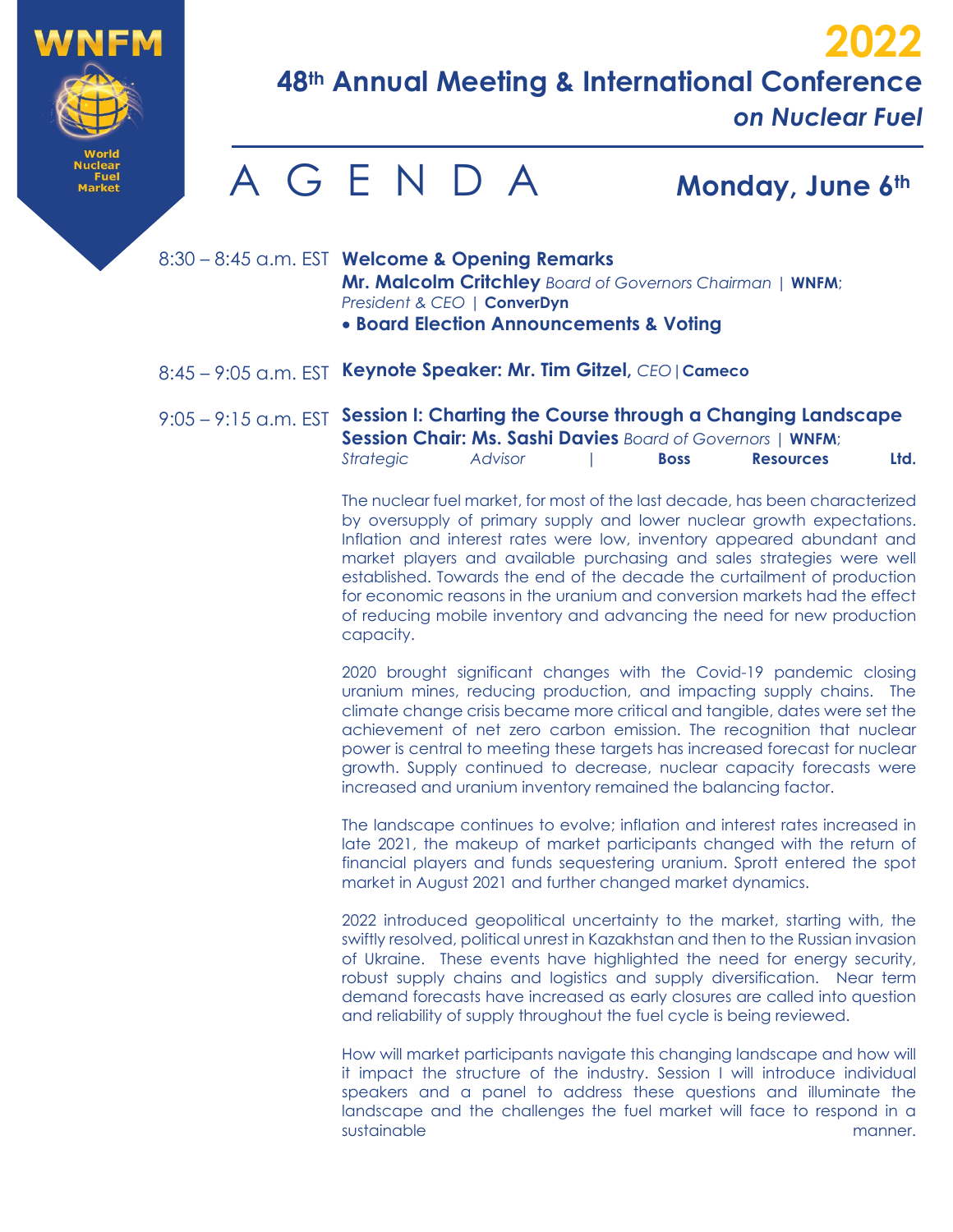

*on Nuclear Fuel*

|                                                    |  | AGENDA |           |                           |                                 | Monday, June 6th                                                                                                                                                                                                                                                                                |  |
|----------------------------------------------------|--|--------|-----------|---------------------------|---------------------------------|-------------------------------------------------------------------------------------------------------------------------------------------------------------------------------------------------------------------------------------------------------------------------------------------------|--|
|                                                    |  |        |           |                           |                                 | 9:15 – 9:35 a.m. EST • Market Impacts of a Changing Geopolitical Landscape<br>Mr. Dan Collier, Consultant   NAC International                                                                                                                                                                   |  |
|                                                    |  |        |           |                           |                                 | 9:35 - 9:55 a.m. EST • De-Globalization: A Long-term Trend in the Fuel Market<br>Mr. Clark Beyer, Principal   Global Fuel Solutions, LLC                                                                                                                                                        |  |
| $9:55 - 10:25$ a.m. EST                            |  |        |           |                           |                                 | ----- Break   Sponsored by TAM International -----                                                                                                                                                                                                                                              |  |
| 10:25 - 10:45 a.m. EST . Uranium Market Strategies |  |        |           |                           |                                 | Mr. John Ciampaglia, Senior Managing Director   Sprott Inc.                                                                                                                                                                                                                                     |  |
| 10:45 - 11:00 a.m. EST Session I: Q & A            |  |        |           |                           |                                 |                                                                                                                                                                                                                                                                                                 |  |
| $11:00 - 12:30$ p.m. EST <b>PANEL:</b>             |  |        | Institute | <b>Supplier Responses</b> | Mr. Nima Ashkeboussi, Moderator | <b>Geopolitical Impacts on the Nuclear Fuel Cycle Market and</b><br>Sr. Director of Fuel Cycle & Radiation Safety Program   Nuclear Energy                                                                                                                                                      |  |
|                                                    |  |        |           |                           |                                 | Mr. John Donelson, Senior VP& CMO   Centrus Energy<br>Mr. Fletcher Newton, President   TENAM<br>Dr. Grant Isaac, Senior VP & CFO   Cameco<br>Mr. Hyder Ramatala, VP, Trading   UG USA / Orano<br>Mr. Kirk Schnoebelen, Head of Sales   URENCO, Inc.<br>Mr. Jonathan Hinze, President   UxC, LLC |  |

12:30 - 2:30 p.m. EST **----------------- Lunch on your Own** ------------------

After 2:30 p.m. EST **Free time for individual and company networking meetings.**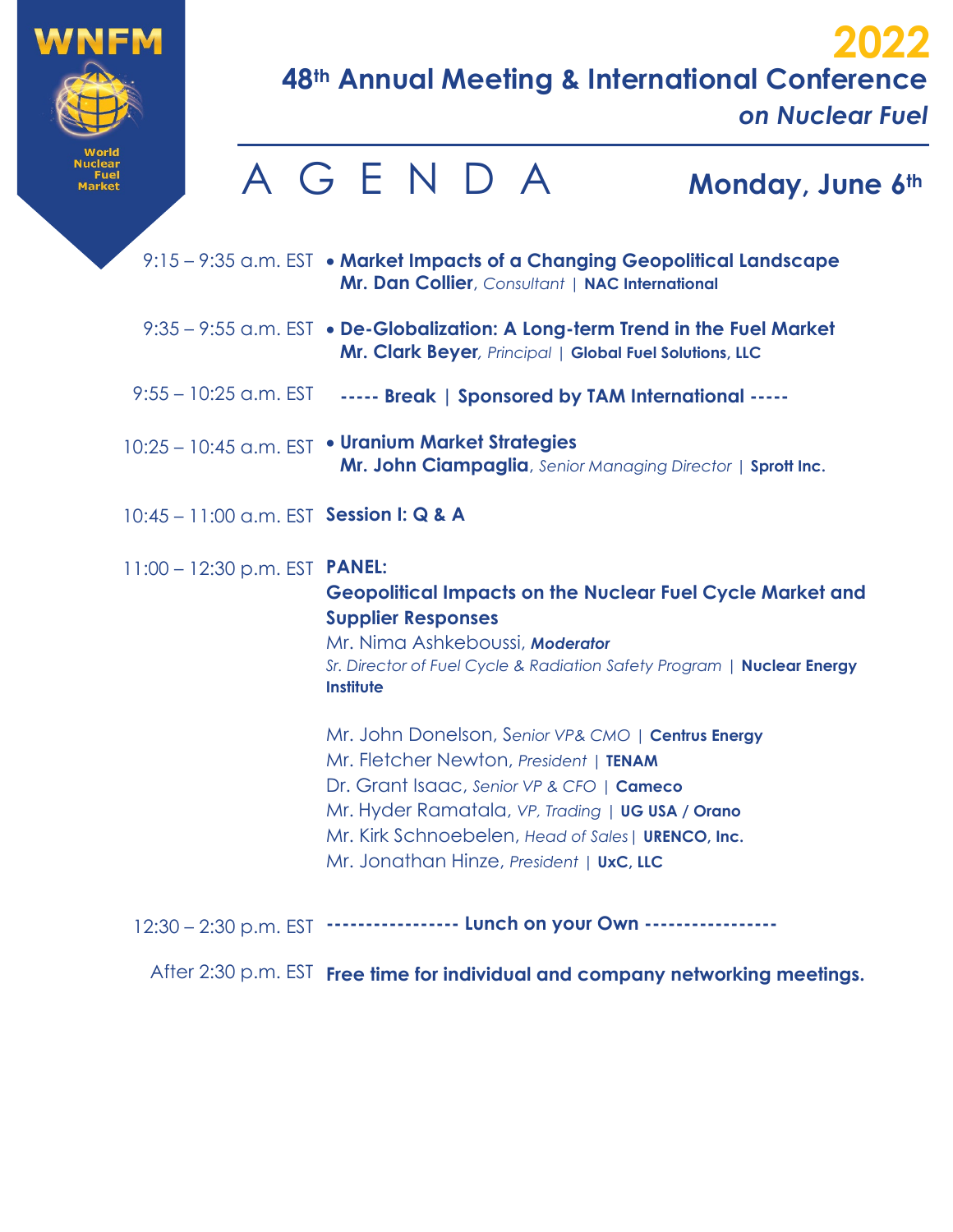

*on Nuclear Fuel*



8:30 – 8:45 a.m. EST **Welcome & Business Items Mr. Malcolm Critchley,** Board of Governors Chairman | **WNFM;**  President & CEO **| ConverDyn**

- **Board Election Results**
- **Review of 2022 WNFM Annual Report**
- 8:45 8:55 a.m. EST **Session II: Price Elasticity in the Markets (Supply Perspectives) Session Chair: Ms. Jeanne Tortorelli, Board of Governors | WNFM;** Director, Nuclear Fuel Supply | **Constellation Energy Generation**

The nuclear front-end supply chain landscape – with its ever-changing dynamics and interdependency - continues to be affected by volatile market conditions and challenges, complicated by a high degree of regulation, political interference, geopolitical risks and now war in Ukraine. Decisions made in these environments will impact profitability, competitiveness, and even viability of our fuel cycle activities.

In this session we will hear from companies active in the different sectors of the nuclear fuel value chain, with some still in the development stage. They will provide a diverse perspective on how the current market landscape affects their activities, the unique challenges they face and some insight into how they are adapting their current strategies to cope with these challenges as well as identifying new opportunities.

- 8:55 9:15 a.m. EST **Urenco Market Signals & Effects on Supplier Operation Strategy Dr. Magnus Mori***, VP, Sales & Marketing |* **URENCO, Inc.**
- 9:15 9:35 a.m. EST **An Integrated Fuel Cycle View Mr. Jacques Peythieu,** *CEO |***Orano Chemistry Enrichment**
- 9:35 9:55 a.m. EST **Necessary Conditions for Launching Mr. James Dobchuk,** *President & CCO* **| Global Laser Enrichment LLC**
- 9:55 10:25 a.m. EST **----- Break | Sponsored by TAM International -----**
- 10:25 10:45 a.m. EST **ConverDyn Market Signals and Effects on Supplier Operation Strategy Mr. Malcolm Critchley,** *President & CEO* **| ConverDyn**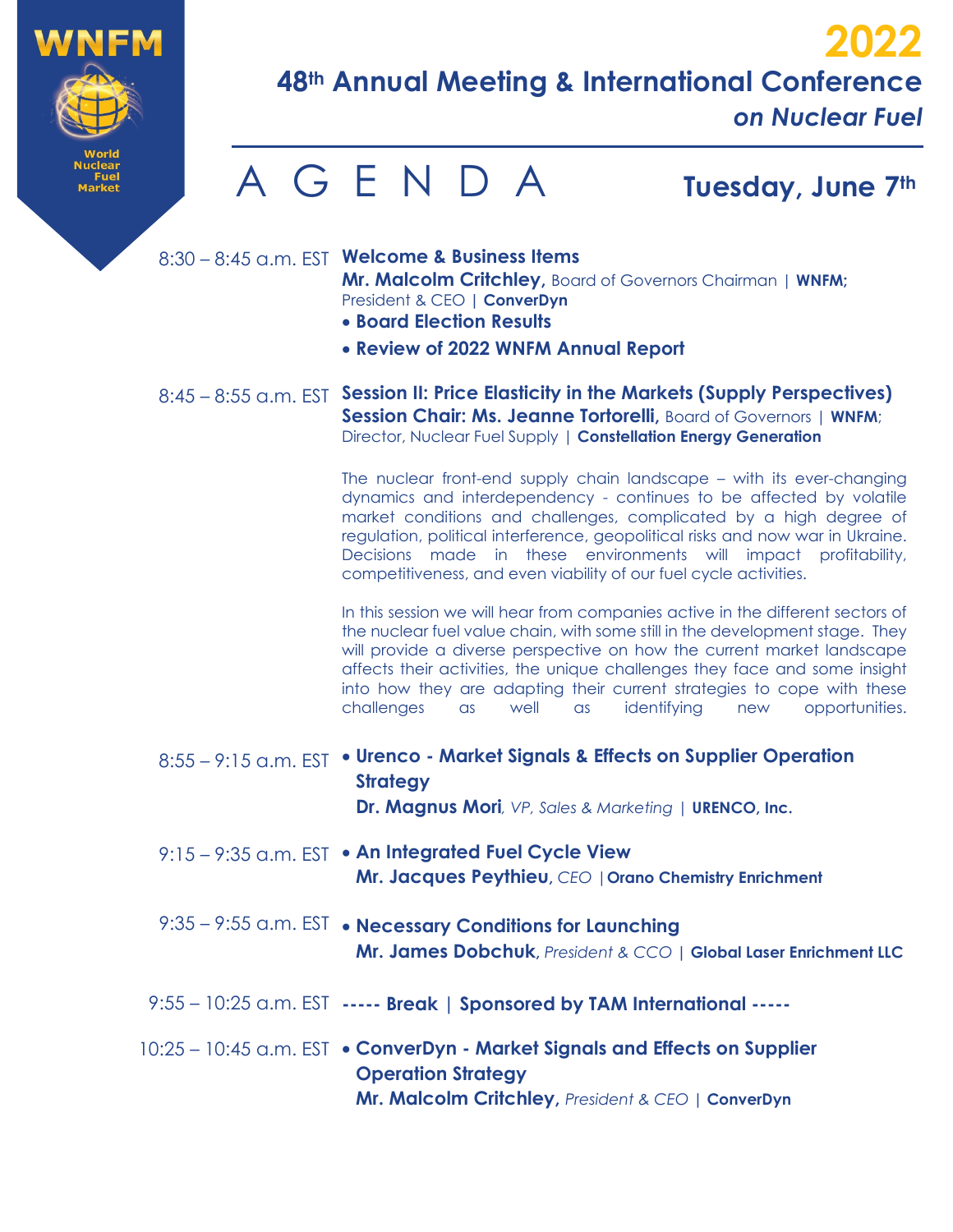

*on Nuclear Fuel*

#### 10:45 – 11:05 a.m. EST • **Tenex Market Signals and Effects on Supplier Operation** 11:05 – 11:25 p.m. EST • **Necessary Conditions for Resuming Production** 11:25 – 11:45 p.m. EST 11:45 – 12:00 p.m. EST 12:00 – 2:00 p.m. EST **Strategy Mr. Fletcher Newton***, President |* **TENAM Mr. Ian Purdy,** *CEO* **| Paladin Energy Ltd** • **Necessary Conditions for Launching Production Mr. Travis McPherson***, Senior VP, Corporate Development* **| NexGen Energy Ltd. Session II: Q & A ----------------- Lunch on Your Own -----------------**  A G E N D A **Tuesday, June 7th**

2:00 – 2:10 p.m. EST **Session III: A New Paradigm Session Chair: Mr. Mark Whitwill,** *Board of Governors Vice Chairman*| **WNFM**; *Senior Advisor* | **Kernkraftwerk Gösgen-Däniken AG (KKG)**

> Geopolitical events over the last few months, including not only the war in Ukraine and the associated calls for sanctions but also political unrest in Kazakhstan, have caused many buyers to review their procurement strategies. This has had an impact throughout the whole of the nuclear frontend fuel cycle supply chain, with significant consequences for producers and other market players. The repercussions of these events are not limited to the nuclear fuel cycle but extend to the whole energy market.

> It might be expected that issues like climate change and environmental, social and governance (ESG) would become less important in the light of these far-reaching developments. In practice, the opposite is the case, with utilities' procurement policies subject to increasing scrutiny by governments, shareholders and customers. At the same time, a desire for security of supply in the light of supply restrictions and related price increases for oil and gas is increasing political and public support for nuclear generation. Climate change hasn't gone away either and, in fact, it serves to reinforce the desire to move away from gas. As a consequence, reactor life extension, new build and even SMRs are no longer taboo subjects, even in Europe. New investors have entered the industry, affecting both supply and demand. In particular, the sense that nuclear is once again a growth industry has encouraged financial institutions to build up major uranium holdings, which has led to a considerably tighter and more dynamic fuel market.

> In this session we look at how market participants are rising to the challenge and their strategies for success.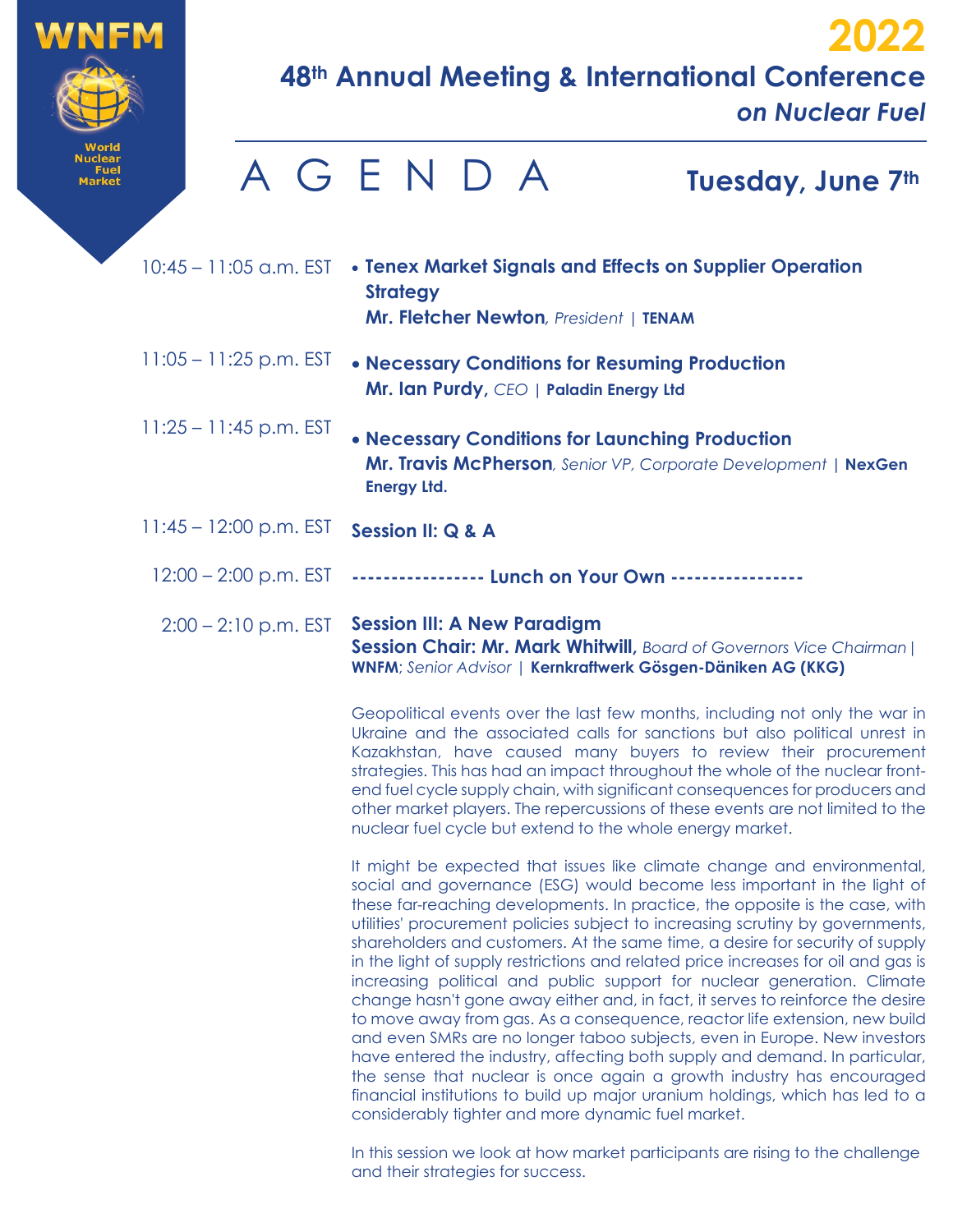

*on Nuclear Fuel*

**2022**

|                        | AGENDA<br>Tuesday, June 7th                                                                                                                                                                                                                                                                                                                                            |  |
|------------------------|------------------------------------------------------------------------------------------------------------------------------------------------------------------------------------------------------------------------------------------------------------------------------------------------------------------------------------------------------------------------|--|
| $2:10 - 2:30$ p.m. EST | • Sustainability Considerations - Utility Perspective<br><b>Ms. Katie Ott, VP, Sustainability &amp; Climate Strategy   Constellation</b>                                                                                                                                                                                                                               |  |
| $2:30 - 2:50$ p.m. EST | • ESG Implications for a Utility Fuel Buyer<br>Ms. Sofia Westerlund, Purchasing Manager   Vattenfall                                                                                                                                                                                                                                                                   |  |
| $2:50 - 3:10$ p.m. EST | • ESG/Geopolitical Implications for a Nuclear Fuel Supplier<br>Mr. Duncan Craib, Managing Director & CEO   Boss Resources Ltd.                                                                                                                                                                                                                                         |  |
| $3:10 - 3:20$ p.m. EST | <b>Session III: Q &amp; A</b>                                                                                                                                                                                                                                                                                                                                          |  |
| $3:20 - 3:50$ p.m. EST | ----- Break   Sponsored by TAM International -----                                                                                                                                                                                                                                                                                                                     |  |
| $3:50 - 5:20$ p.m. EST | <b>PANEL:</b><br><b>Strategies to Manage the New Paradigm</b><br>Mr. Clark Beyer, Moderator<br>Principal   Global Fuel Solutions, LLC                                                                                                                                                                                                                                  |  |
|                        | Mr. Matt Cameron, Lead Engineer   Duke Energy<br>Mr. David Cates, President & CEO   Denison Mines Corp.<br>Mr. Paul Goranson, CEO & Director   enCore Energy<br>Ms. Treva Klingbiel, President & Principal   TradeTech, LLC<br>Mr. Simon Sun, Director   China National Uranium Corporation<br>Ms. Kate Williams, Nuclear Fuel Buyer   Constellation Energy Generation |  |
| $5:20 - 5:30$ p.m. EST | <b>Closing Remarks</b><br>Mr. Malcolm Critchley Board of Governors Chairman   WNFM;<br>President & CEO   ConverDyn                                                                                                                                                                                                                                                     |  |
| $6:30 - 9:30$ p.m. EST | <b>Farewell Dinner - Sponsored by Cameco</b><br>Dress is Business Casual - Meet in Lobby for Departure at 6:00                                                                                                                                                                                                                                                         |  |